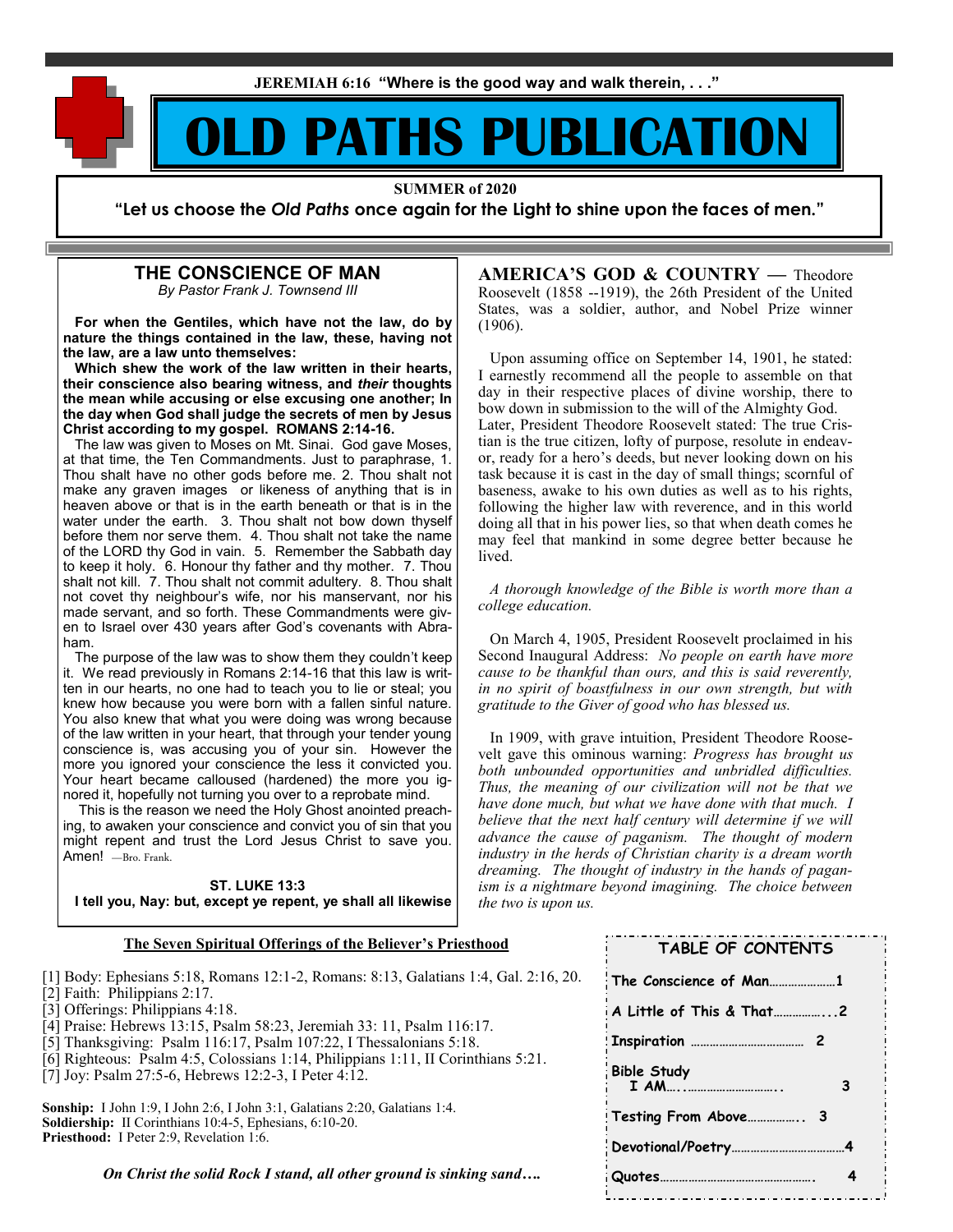## *BOOKS — A LITTLE OF THIS & THAT*

John Bunyan, though a man of very little formal education, but gifted with great originality and insight wrote many books, the most famous being the *Pilgrim's Progress*, the best allegory ever written. It depicts the struggles of the Christian. Other characters fill his book with how the believer walks the pilgrim's life. Indeed, probably the best book of all times, but the greatest book of all is the **King James Bible**.

*Grace Abounding to the Chief of Sinners*, one of the best and greatest autobiographies in the English language is another of Mr. Bunyan's works. It describes in vivid language and great detail his conviction of sin, his struggles against unbelief, his entrance into the meaning and comfort of the Holy Scripture, and much more than belongs to the realm of Christian experience. It also deals with his call to the Christian ministry, when he preached what he 'smartly did feel'. It is not too much to claim that, spiritually speaking. Bunyan's writings render him the greatest and most influential of the Puritans.

*MOODY'S Notes From My Bible and Anecdotes & Illustrations* by Dwight L Moody during his revival work. The power of anecdote and illustration to press home the truth into the hearts and minds of their hearers is largely utilized by preachers and teachers of to-day.

 During the course of my reading, I have always tried to gather "nuggets" by the way, and make a note of them on the margins and blank leaves of my Bible. I have found it to be a useful habit, preserving for use many seed-thoughts and apt sayings that otherwise would have escaped my memory.

 "Notes from My Bible" is the harvest of many years' gathering in this directions, and I want it to be distinctly understood that its contents are not claimed to be original. The flowers in this book have been called from many gardens. I would be glad to give full credit to the men in whom I am indebted, by attaching their names to the sayings; but I found that this could be done only very partially, and therefore decided to omit names in every instance.

Charles H. Spurgeon's *Morning and Evening Devotional* inspires the reader to Live and Walk the Christian life. Actually reading it daily will help build you up, spiritually speaking. It can change you into a better Christian. His Morning and Evening contains KJB verses. Editor's Note: Unfortunately the publisher, later on, changed the scriptures to other versions. So you might want to find the older printings of Spurgeon's devotional, or at least check to see what version is being used. That really goes for other books that are written today.

 There is a little book of 56 pages entitled *"The Trail of Blood"*  written by J. M. Carroll. It follows the Christians Down Through the Centuries… or the History of Baptist Churches From the Time of Christ, Their Founder, to the Present Day.

 Dr. J. M. Carroll, the author of this book, was born in the state of Arkansas, January 8, 1858, and died in Texas, January 10, 1931. He wrote the book after he was 70 years old. Editor's Note: We are never too old to serve God, serving in the capacity that God allows us to do, whether it be in good health or poor.

The Royal Gem Series *Kept For the Master's Use* by Francis Ridley Havergal. Contents: Our Lives Kept for Jesus; Our Hands Kept for Jesus; Our Feet Kept for Jesus; Our Voices Kept for Jesus; and more. She wrote: "Holy Father, let thy loving Spirit guide the hand that writes, and strengthen the heart of every one who reads what shall be written, for Jesus' sake." Other books by this author are The Royal Invitation; Royal Commandments; Royal Bounty; and My King. Printed in the United States.

*INSPIRATION By Sushannah J. Townsend*

In the Book of Genesis we read about Adam and Eve in the garden. Eve and Adam took the fruit of the tree of Knowledge and Good and Evil. They committed a sin and tried to hide it from God, but you can't hide anything from God. He is all-knowing.

In II Timothy 3:16 we read "All scripture is given by inspiration of God, and is profitable for doctrine, for reproof, for correction, for instruction in righteousness." The verse is true. The Bible instructs us in what to do and what not to do. The outcome of what we do or don't do can either be good or bad. —Sushannah Jasmine Townsend



God first, and everything else falls into place. Without God, we cannot have the peace that passeth all understanding.

The *family altar* will alter many a family.

Keeping peace in the family requires patience, love, and much understanding.

Happy laughter and family voices in the home will keep more kids off the streets at night than the strictest curfew.

No one can become a Christian on his own terms.

A family that prays together learns about God's abounding grace.

Gratitude to God should be as regular as our heart beat.

It isn't what you have in your pocket that makes you thankful, but what you have in your heart.

Hope for the best, be ready for the worse.

A Christian has not lost the power to sin, but the desire to sin.

#### **EPESIANS 6:1**

**Children, obey your parents in the Lord: for this is right.** 

#### **EPESIANS 6: 10**

**Finally, my brethren, be strong in the Lord, and in the power of his might.**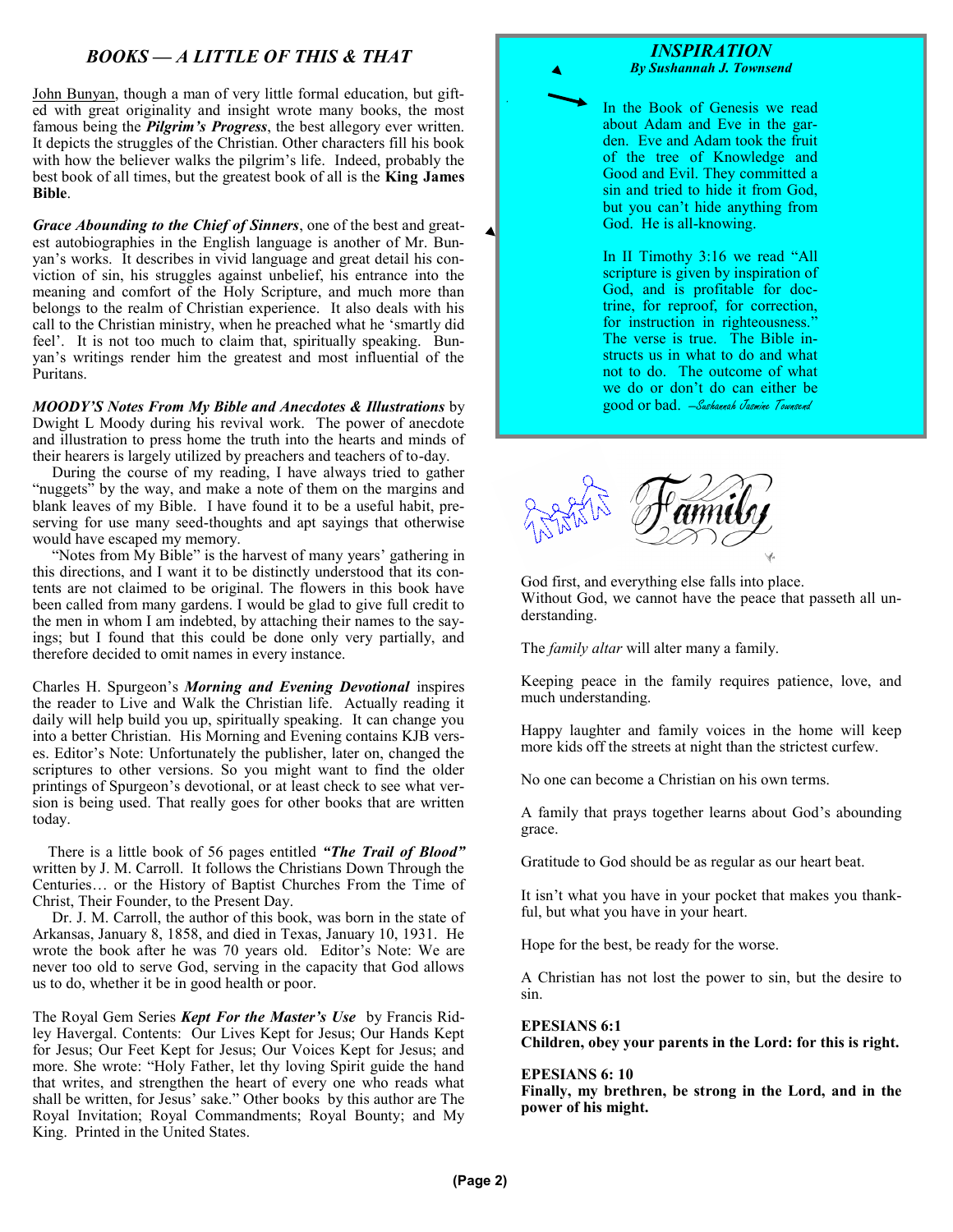## **TESTING FROM ABOVE**

*By Mrs. Linda K. Townsend*

#### *I FORGET*

My husband asked me to write an article, and he entitled it I FORGET.

To be honest, I didn't want to write this article because of the subject matter, and it's about me, but he said it might help someone. So here goes….

It was just little things at first that became bigger things. We all forget where we put our car keys, don't we? But it became quite often for me.

Math used to come easy to me (without a calculator). Then I realized it wasn't an easy task like before. I couldn't add up the hours on the Time Cards easily. It became frustrating to do so. Then came the thought pattern changes; inserting the wrong words and/or not finishing my sentences. I'd travel to my Empty Spaces for a minute or so; blank — without thoughts.

My life changed. I lost a lot of hearing and my balance became funny at times, but not really funny at all. I couldn't/cant walk in a straight line. I would not be able to pass a Sobriety Test. Ha! Ha!

I ended up seeing an ear specialist. Tests were done on my hearing/balance. He concluded that I have poor blood circulation in my brain caused by all the TIA's I've had since 2014 (the same year I was diagnosed with Gastroparesis Disease).

An MRI showed the white matter deep within my brain is causing DEMENTIA. I was not prepared for this diagnosis. But it explains all the changes I am experiencing. It seems to be slowly getting a little worse nowadays.

My motto is ONE DAY AT A TIME. Spending time with God is so important in my journey. Dementia is a challenge! My short term memory is effected. Nowadays, I simply forget! -Sis. Linda.





#### **PSALM 90:1-17**

LORD, thou hast been our dwelling place in all generations.

Before the mountains were brought forth, or ever thou hadst formed the earth and  $\bullet$ the world, even from everlasting to everlasting, thou *art* God.

Thou turnest man to destruction; and sayest, Return, ye children of men.

 For a thousand years in thy sight are *but* as yesterday, when it is past, and *as* a watch in the night.

 Thou carriest them away as with a flood: they are *as* a sleep: in the morning t*hey are* like grass *which* growth up.

In the morning it flourisheth, and growth up; for the evening it is cut down, and witherto.

For we are consumed by thine anger, and by thy wrath are we troubled.

 Thou hast set our iniquities before thee, our secret *sins* in the light of thy countenance.

 For all our days are passed away in thy wrath: we spend our years as a tale *that is told.*

The days of our years *are* threescore years and ten; and if by reason of strength. *they be fourscore years, yet is their strength labour and sorrow; for it is soon cut off, •* and we fly away.

Who knoweth the power of thine anger? Even according to thy fear, so *is* thy  $\bullet$ wrath.

So teach *us* to number our days, that we may apply *our* hearts unto wisdom.

Return, O LORD, how long? And let it repent thee concerning thy servants.

O satisfy us early with thy mercy; that we may rejoice and be glad all our days.

 Make us glad according to the days *wherein* thou hast afflicted us, and the years wherein we have seen evil.

Let thy work appear unto thy servants, and thy glory unto their children.

And let the beauty of the LORD our God be upon us: and establish thou the work. of our hands upon us; yea, the work of our hands establish thou it.

### **BIBLE STUDY I AM**

I jotted a number of verses down the other afternoon. The next thing I knew is that it became a Bible Study and turned into a Message that I entitled I AM for one of my Wednesday night sermons which you can listen to Live on Facebook dated June 24, 2020 under the Concord Baptist Church site. —Bro. Frank Townsend.

> **Exodus 3:14 St. John 8:58 Isaiah 43:3, 11; 45:15, 21; 49:26 Hosea 13:4 St. Luke 2:11 St. John 4:42 Acts 5:31 Acts 13:23 Philippians 3:20 I Timothy 1:1 I Timothy 4:10 Titus 1:4, 2:13, 3:4; 3:6. II Peter 1:1, 11 II Peter 2:20 I John 4:14 Jude verse 25.**

Study to shew thyself approved….